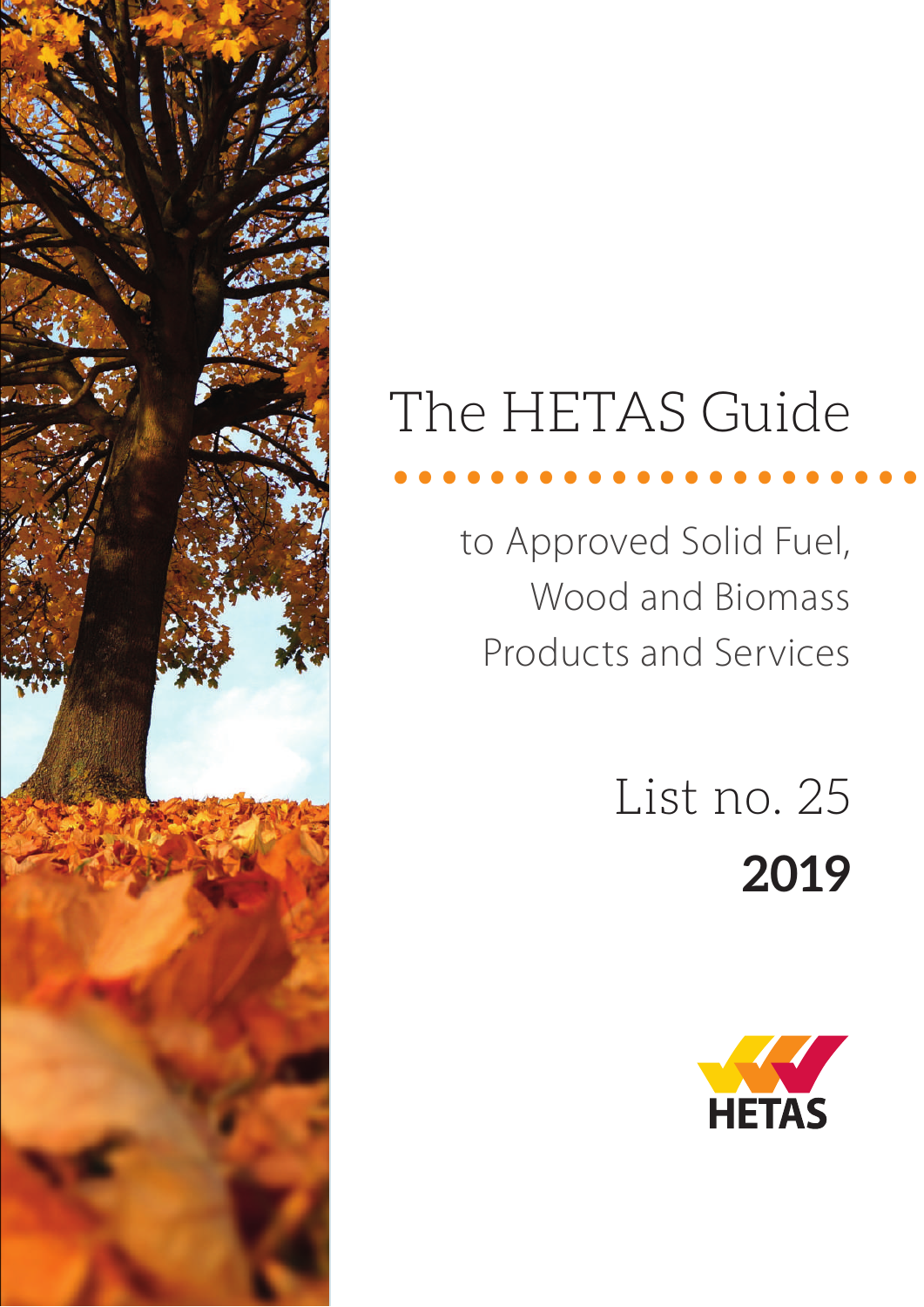## PERMANENT VENTILATORS (FOR SUPPLY OF COMBUSTION AIR)

## **ESSENTIALS**

All heating appliances that produce heat from the combustion of carbon based fuels such as gas, oil and solid fuels including wood, require enough fresh air from outside for complete combustion and to enable the flue/chimney to function correctly to remove the combustion products safely to the outside. Solid Fuel, Wood and Biomass burning Appliances that draw their combustion air from within the dwelling are required by Building Regulations to have installed a fixed permanently open ventilator to provide this air from the outside of the dwelling. Without adequate ventilation there is a danger that the combustion process will be incomplete producing large amounts of carbon monoxide and also that the function of the flue will be impaired. This combination can cause emissions of poisonous gases to the room resulting in sickness and ultimately death to the occupants.

## AIR REQUIREMENTS FOR SOLID MINERAL FUEL & WOOD BURNING APPLIANCES

Building Regulations (*Approved Document J*) give guidance that should be followed on the amount of air that solid fuel appliances require. For closed appliances this is based mainly on their rated heat output. Less efficient appliances such as simple open fires require more air than closed appliances because of the additional air that enters the appliance above the firebed and the regulations give separate guidance on this. The information given below is for quick reference and is extracted from Table 1, Section 2 of the Building Regulations *Approved Document J: 2010; Combustion Appliances and Fuel Storage Systems*.

**Please Note:** The air requirement for other fuels (e.g. oil and gas) will be different.

## CLOSED APPLIANCES E.G. STOVES, RANGE COOKERS OR INDEPENDENT BOILERS

For closed appliances without any draught stabilizer fitted installed in a building where the design air permeability is greater than 5.0 m<sup>3</sup>/h.m<sup>2</sup>, the air requirement is 550 mm<sup>2</sup> per kW of rated output above 5kW e.g. for 8 kW this would be:

(8-5) x 550 = 3 x 550 = 1,650 mm<sup>2</sup>/16.5cm<sup>2</sup>. If the building's design air permeability is less than 5.0 m3/h.m<sup>2</sup> the air requirement is 550mm2 per kW of rated output.

If the appliance has a flue draught stabilizer fitted then the following air requirements apply:

Installations in buildings where the design air permeability is greater than 5.0  $m^3/h.m^2$ ; For the first 5 kW of rated output add 300mm<sup>2</sup> per kW and then from 5 kW upwards, add 850mm<sup>2</sup> per kW. e.g. for 8 kW the air requirement would be:

 $(5x300) + (3x850) = 4,050$  mm<sup>2</sup>/40.5cm<sup>2</sup>. If the building's design air permeability is less than 5.0 m<sup>3</sup>/h.m<sup>2</sup>; add 850mm<sup>2</sup> per kW of rated output.

Please Note: A dwelling constructed before 2008 is unlikely to have an air permeability less than 5.0 m<sup>3</sup>/h.m<sup>2</sup> at 50Pa unless extensive measures have been taken to improve air tightness. Appendix F of *Approved Document J* gives additional details.

#### OPEN FIRES

If the open fire is the simple inset type incorporating a throat forming lintel or gather then the air requirement would be 50% of the cross-sectional area of the throat opening. If the open fire is the free-standing type which does not incorporate a throat then the air requirement would be 50% of the cross-sectional area of the flue. Detailed guidance with examples is given in *Approved Document J.*

For simple inset open fires with a throat the guidance states that the following air requirement is necessary based on the width of the fire opening:

- 350mm fire opening =  $14,500$  mm<sup>2</sup>/145cm<sup>2</sup>
	- /145cm<sup>2</sup> 400mm fire opening = 16,500 mm<sup>2</sup>/165cm<sup>2</sup>

For fireplace openings greater than 500mm in width or freestanding open fires that are open to the room on more than one side please see the additional guidance given in *Approved Document J*.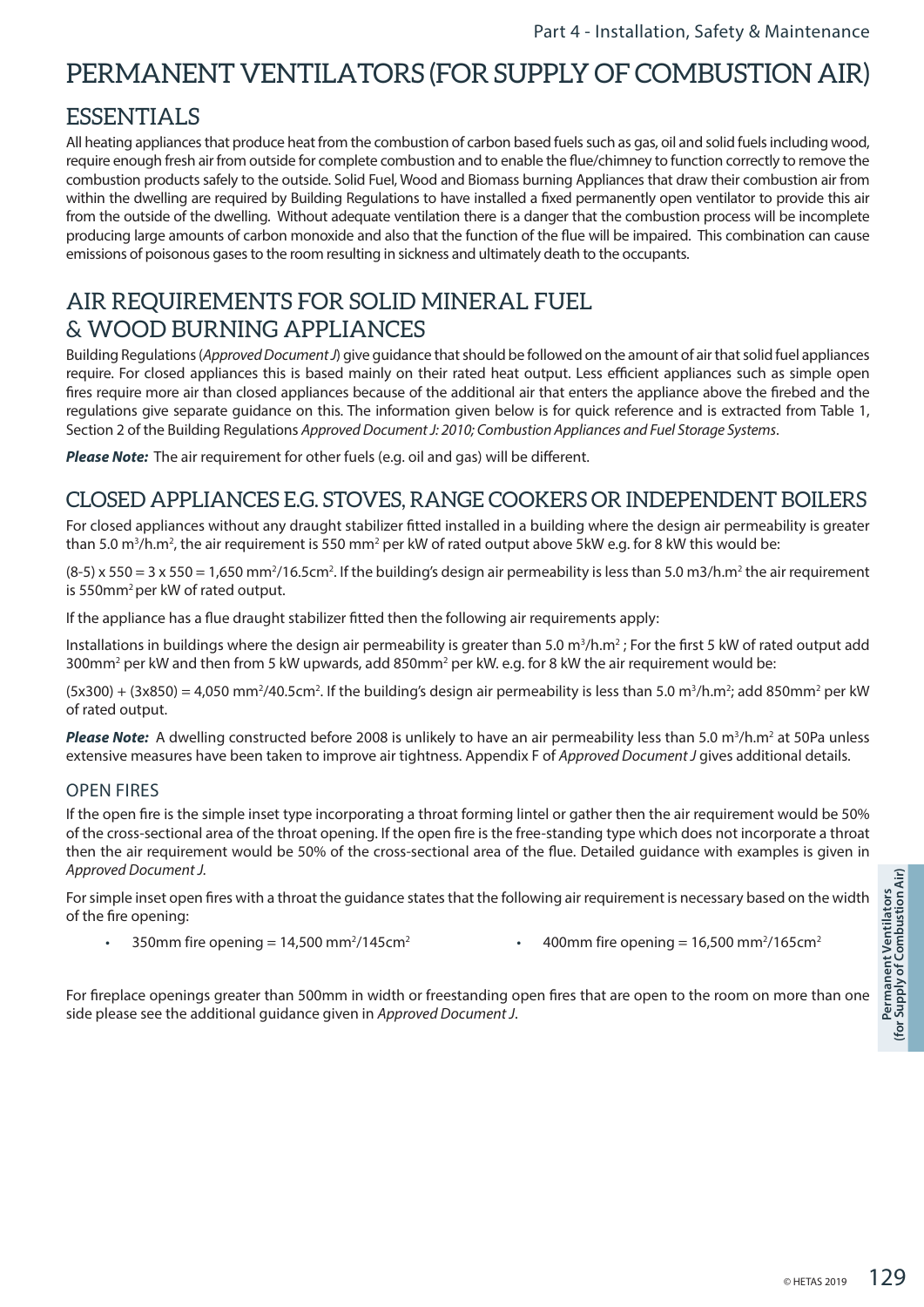#### DETERMINING THE SIZE OF THE VENTILATOR

Reference should be made to the Building Regulations and appliance manufacturer's instructions to determine the output of the appliance and the amount of ventilation required before any installation. Having established how much ventilation is required for the appliance to operate effectively, selecting the correctly sized ventilator to provide adequate combustion air is essential. For anything other than simple ventilators such as air bricks, geometrically measuring the free area on a ventilator's grille may not always be an accurate way to determine the ventilator's true air intake capacity, although this may be the only method available when checking an existing installation.

A value, determined by dynamic testing called the "equivalent area" is considered to be the only true value for a complex ventilator to show how much air it is effectively providing. Things such as internal baffles, the length of the connecting duct or fitment of a weather cowl may affect the equivalent area and only dynamic testing can ascertain a precise "equivalent area". Although the regulations give guidance on how to measure geometrically the free area of any ventilator grille, when considering the size of a new vent to install it is recommended that the value of the equivalent free area should be used and not any stated nominal heat input of the appliance as this may be for another fuel or appliance type. The ventilators listed in this Guide will all clearly specify the equivalent area tested either to *BS EN 13141-1:2004* or a dynamic test method developed by Advantica Technology and referenced in *BS 5440:Part 2:2000.* Additional detailed guidance is given in *Approved Document J* paragraphs 1.10 to 1.23.

#### GENERAL INFORMATION

#### **There are currently no British Standards covering the design or production of proprietary complex air vents however they should generally comply and be installed with the following guidelines taken into consideration:**

- *BS 493:1995; Specification for airbricks and gratings for wall ventilation.*
- Vents for combustion appliances should be non-closable and should not incorporate any additional screens or gauze.
- The size of ventilator openings should be between 9.5mm and 5mm
- Vents should not be located externally where they can easily become blocked or flooded or in positions where contaminated air may become entrained e.g. in a car port or near a flue terminal from a gas or oil fired appliance.
- Air vents in internal walls should be located no higher than 450mm from floor level to reduce the spread of smoke and fumes in the event of a fire. These internal ventilators should be 50% greater in free area than the vent which must also be installed in the external wall to bring in the fresh air from outside.
- Air vents installed in cavity walls should not be staggered and should include a duct or sleeve across the cavity.
- The ducts or sleeves should also have water baffles incorporated to prevent water transfer from the outside across the cavity, otherwise this can cause damp on internal walls. This duct should be of cross-sectional area no less than the opening required.
- In noisy areas acoustic ventilation will be beneficial in reducing transmission of external noise to inside a property.
- *BS EN 13141-1:2004; Ventilation for buildings. Performance testing of components/products for residential ventilation.*

#### **Air vents should not communicate with the following:**

- Protected areas such as lift shafts or stairwells
- Bathrooms/shower rooms
- Ventilated roof or underfloor areas that connect with other properties

In affected areas, consideration should be given to the presence of radon gas particularly when intending to supply air from an underfloor space.

#### MAINTENANCE OF PERMANENT VENTILATORS

Per in affected area<br>
an underfloo<br>
and an underfloo<br>
and the Size<br> **Example 150**<br>
Although ge<br>
maintenance<br>
external influ<br>
airborne dust<br>
to ensure tha<br>
WARNING<br> **PERMANENI OR RESTRICT**<br> **See also the<br>
of this Guide<br>
<br>** Although generally ventilators require little maintenance they should be subject to a regular inspection as part of the maintenance programme of the appliance and chimney to ensure that the ventilation remains free of obstruction both from external influences such as vegetation growth or other obstacles and also internally, for example insect nesting or general airborne dust accumulation. When visiting an existing installation, the permanent ventilation should be the subject to a check to ensure that it complies with Building Regulations and the guidelines given above.

#### WARNING NOTICE TO THE CONSUMER

#### **PERMANENT VENTILATION PROVIDED FOR SUPPLYING COMBUSTION APPLIANCES WITH AIR MUST NEVER BE BLOCKED OR RESTRICTED.**

**See also the note titled** *'Permanent Air Vents'* **on page page 144 of** *Important Installation, Safety & Maintenance Notes*  **of this Guide.**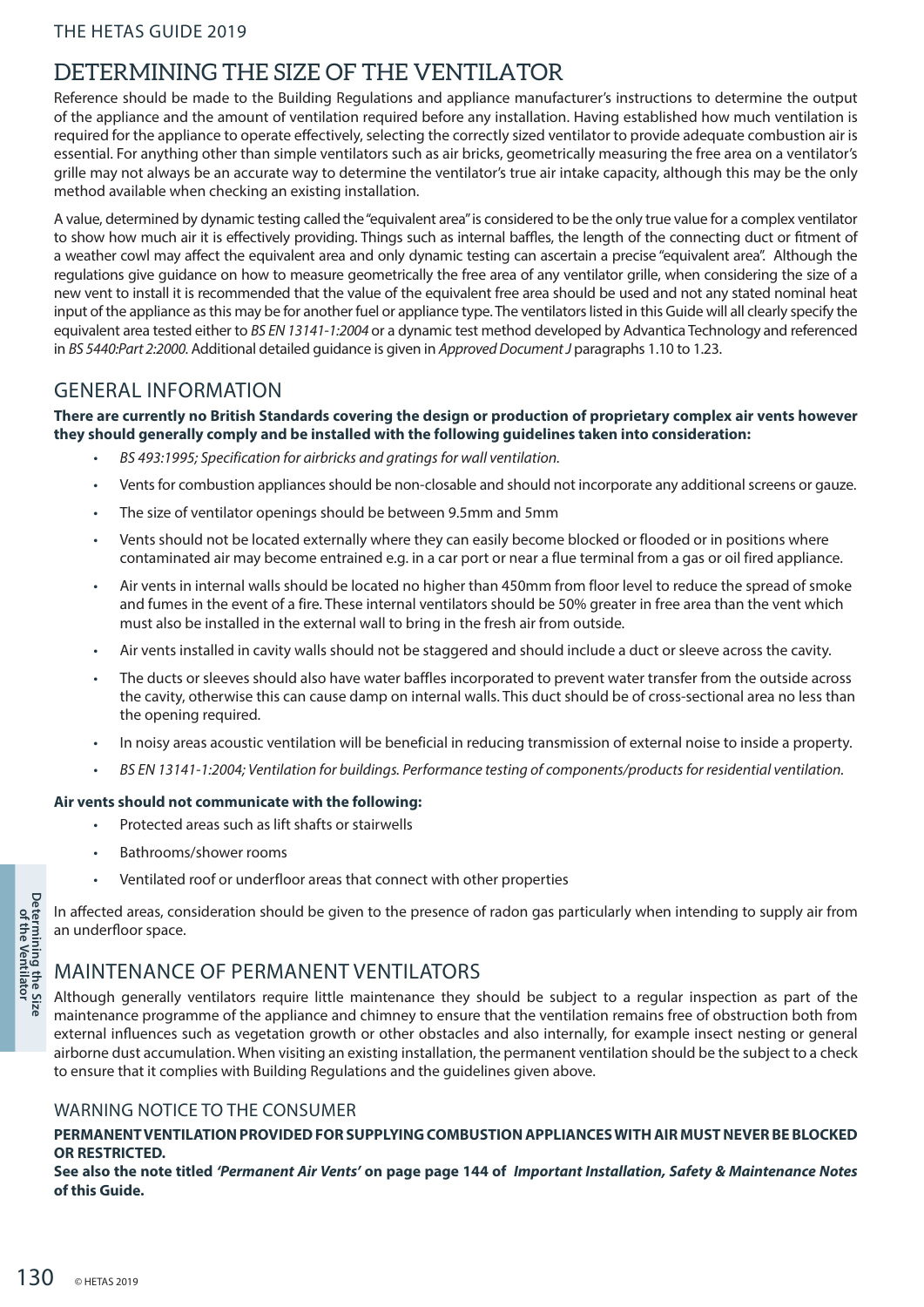#### PURPOSE-MADE VENTILATORS FOR SUPPLYING COMBUSTION AIR

#### **TYPES**

These ventilators are manufactured from a variety of materials such as ceramics and UV stable thermo-plastics. They are preferably supplied as boxed sets complete with inner and outer grilles with connecting duct-work for bridging cavity walls and/or making the connection between the two ventilator openings through solid walls. They may incorporate internal baffles to reduce sound transmission and draughts created by sudden changes in air pressure, and weather cowls on the external grille that help also to reduce the effects of draughts and rain ingress.

#### APPROVALS

Ventilators should comply with Building Regulations & BSI standards. This is normally achieved through BBA certification or a test report from an appropriately accredited laboratory to ensure they meet the applicable aspects of the relevant approved Building Regulations. The equivalent area for complex ventilators should always be specified by the manufacturer, determined using either *BS EN 13141-1:2004* or a dynamic test method developed by Advantica Technology & referenced in *BS 5440:Part 2:2000* or for simple ventilators be covered under the *BS 493:1995* standard. The equivalent area must be given in an unambiguous, easily read manner. Only this equivalent area should be used when specifying the required sizes of ventilators.

#### PURPOSE-MADE VENTILATORS FOR SUPPLYING COMBUSTION AIR

| <b>PRODUCT NAME</b>                                                                                                                        | <b>APPROVAL STATUS</b>                                                                                        | <b>EQUIVALENT</b><br>AREA MM <sup>2</sup> /CM <sup>2</sup> | <b>PRODUCT IMAGE</b>                                |  |
|--------------------------------------------------------------------------------------------------------------------------------------------|---------------------------------------------------------------------------------------------------------------|------------------------------------------------------------|-----------------------------------------------------|--|
| <b>Rytons Building Products Ltd</b><br>Design House, Kettering Business Park<br>Kettering, Northants NN15 6NL<br>INNOVATION IN VENTILATION |                                                                                                               |                                                            | 01536 511874<br>admin@rytons.com<br>www.vents.co.uk |  |
| <b>AC3LP - Rytons Mini</b><br><b>LookRyt Aircore</b>                                                                                       | Equivalent Area Value given by BRE test report<br>ref. 299723 dated 15-October 2014                           | 3168/31.68                                                 |                                                     |  |
| AC7TUBE - Rytons 125mm Baffled<br>AirCore® Tube (358mm L)                                                                                  | Equivalent Area Values given by BRE test memorandum<br>ref. 283-275 dated 01-March 2013                       | 15500/155                                                  |                                                     |  |
| <b>AC7LP - Rytons Baffled</b><br>LookRyt <sup>®</sup> AirCore®                                                                             | Equivalent Area Values determined by Rytons & witnessed<br>& confirmed by BRE ref. CV5192 dated 21 March 2012 | 7900/79.0                                                  |                                                     |  |
| <b>AC7LPCWL - Rytons Cowled</b><br>Baffled LookRyt® AirCore®                                                                               | Equivalent Area Values determined by Rytons & witnessed<br>& confirmed by BRE ref. CV5192 dated 21 March 2012 | 8100/81.0                                                  |                                                     |  |
| AC10TUBE - Rytons 125mm<br>AirCore® Tube (358mm L)                                                                                         | Equivalent Area Values given by BRE test memorandum<br>ref. 283-275 dated 01-March 2013                       | 23900/239                                                  |                                                     |  |
| AC10LP - Rytons<br>LookRyt <sup>®</sup> AirCore®                                                                                           | Equivalent Area Values determined by Rytons & witnessed<br>& confirmed by BRE ref. CV5192 dated 21 March 2012 | 10400/104.0                                                |                                                     |  |
| <b>AC10LPCWL - Rytons Cowled</b><br>LookRyt <sup>®</sup> AirCore®                                                                          | Equivalent Area Values determined by Rytons & witnessed<br>& confirmed by BRE ref. CV5192 dated 21 March 2012 | 11100/111.0                                                |                                                     |  |
| ACH75LP - Rytons High<br>Rise LookRyt® AirCore®                                                                                            | Equivalent Area Values determined by Rytons & witnessed<br>& confirmed by BRE ref. CV5192 dated 21 March 2012 | 6800/68.0                                                  |                                                     |  |
| AAC125LP - Rytons Super Acoustic<br>LookRyt® AirCore® (44 dB D <sub>new</sub> )                                                            | Equivalent Area Values given by BRE test memorandum<br>ref. 283-275 dated 01-March 2013                       | 7400/74                                                    |                                                     |  |
|                                                                                                                                            |                                                                                                               |                                                            | 131<br>© HETAS 2019                                 |  |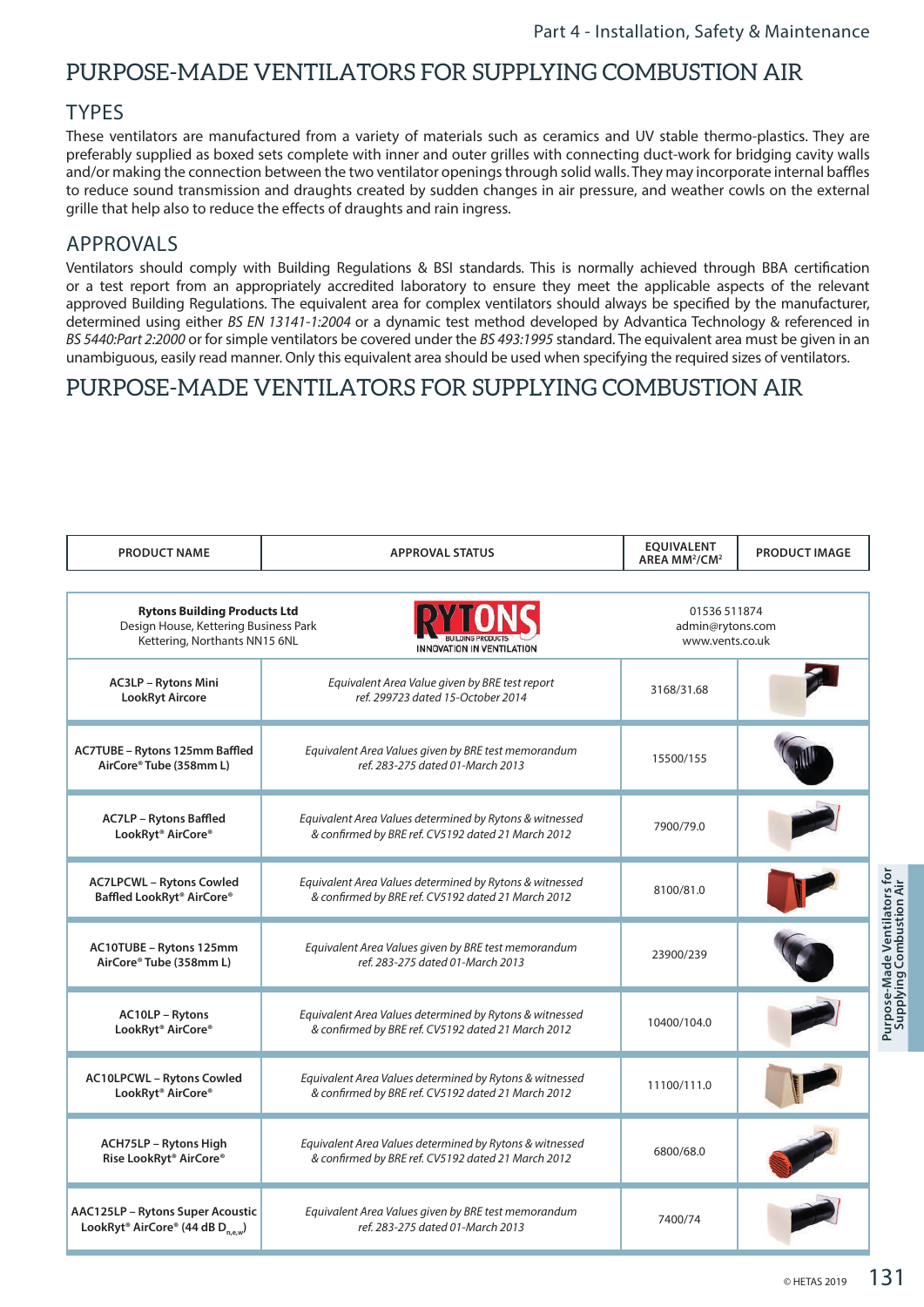#### THE HETAS GUIDE 2019

| <b>PRODUCT NAME</b>                                                                                               | <b>APPROVAL STATUS</b>                                                                  | <b>EQUIVALENT</b><br>AREA MM <sup>2</sup> /CM <sup>2</sup> | <b>PRODUCT IMAGE</b> |
|-------------------------------------------------------------------------------------------------------------------|-----------------------------------------------------------------------------------------|------------------------------------------------------------|----------------------|
| <b>Rytons Building Products Ltd</b><br>Design House, Kettering Business Park<br>Kettering, Northants NN15 6NL     | INNOVATION IN VENTILATION                                                               | 01536 511874<br>admin@rytons.com<br>www.vents.co.uk        |                      |
| AAC125LPCWL - Rytons Cowled<br>Super Acoustic LookRyt® AirCore®<br>$(45 dB D_{n.e.w})$                            | Equivalent Area Values given by BRE test memorandum<br>ref. 283-275 dated 01-March 2013 | 7200/72                                                    |                      |
| AAH125LP - Rytons High Rise<br>Super Acoustic LookRyt® AirCore®<br>$(44 dB D_{new})$                              | Equivalent Area Values given by BRE test memorandum<br>ref. 283-275 dated 01-March 2013 | 6600/66                                                    |                      |
| TCL8 - Rytons 9×3 Ventilation<br>Set with Flush Louvre Ventilator                                                 | Equivalent Area Values given by BRE test memorandum<br>ref. 283-275 dated 01-March 2013 | 9400/94                                                    |                      |
| TCL8CWL - Rytons 9×3<br><b>Cowled Ventilation Set with</b><br><b>Flush Louvre Ventilator</b>                      | Equivalent Area Values given by BRE test memorandum<br>ref. 283-275 dated 01-March 2013 | 9100/91                                                    |                      |
| TAL4000 - Rytons $9\times3$<br>Acoustic AirLiner <sup>®</sup>                                                     | Equivalent Area Values given by BRE test memorandum<br>ref. 283-275 dated 01-March 2013 | 17500/175                                                  |                      |
| TAL4SET - Rytons 9x3 Acoustic<br>AirLiner® Set with Flush Louvre<br>Ventilator (38 dB $D_{n.e.w}$ )               | Equivalent Area Values given by BRE test memorandum<br>ref. 283-275 dated 01-March 2013 | 5800/58                                                    |                      |
| TAL4CWL - Rytons 9x3 Cowled<br>Acoustic AirLiner® Set with Flush<br>Louvre Ventilator (39 dB $D_{new}$ )          | Equivalent Area Values given by BRE test memorandum<br>ref. 283-275 dated 01-March 2013 | 5800/58                                                    |                      |
| TCL18 - Rytons 9×6 Ventilation<br>Set with Flush Louvre Ventilator                                                | Equivalent Area Values given by BRE test memorandum<br>ref. 283-275 dated 01-March 2013 | 17500/175                                                  |                      |
| TCL18CWL - Rytons 9×6<br><b>Cowled Ventilation Set with</b><br><b>Flush Louvre Ventilator</b>                     | Equivalent Area Values given by BRE test memorandum<br>ref. 283-275 dated 01-March 2014 | 17200/172                                                  |                      |
| TAL8000 - Rytons $9\times6$<br>Acoustic AirLiner®                                                                 | Equivalent Area Values given by BRE test memorandum<br>ref. 283-275 dated 01-March 2013 | 13500/135                                                  |                      |
| TALSET - Rytons 9x6 Acoustic<br>AirLiner® Set with Flush Louvre<br>Ventilator (39 dB $D_{n.e.w}$ )                | Equivalent Area Values given by BRE test memorandum<br>ref. 283-275 dated 01-March 2013 | 6300/63                                                    |                      |
| TALCWL-Rytons 9x6 Cowled<br>Acoustic AirLiner <sup>®</sup> Set with Flush<br>Louvre Ventilator (42 dB $D_{new}$ ) | Equivalent Area Values given by BRE test memorandum<br>ref. 283-275 dated 01-March 2013 | 5500/55                                                    |                      |
| TCL20 - Rytons 9×9 Ventilation<br><b>Set with Louvre Ventilator</b>                                               | Equivalent Area Values given by BRE test memorandum<br>ref. 283-275 dated 01-March 2013 | 26500/265                                                  |                      |
| TCL20CWL - Rytons 9×9<br><b>Cowled Ventilation Set</b><br>with Louvre Ventilator                                  | Equivalent Area Values given by BRE test memorandum<br>ref. 283-275 dated 01-March 2013 | 24000/240                                                  |                      |
| TAL9900 - Rytons $9\times9$<br>Acoustic AirLiner®                                                                 | Equivalent Area Values given by BRE test memorandum<br>ref. 283-275 dated 01-March 2013 | 19100/191                                                  |                      |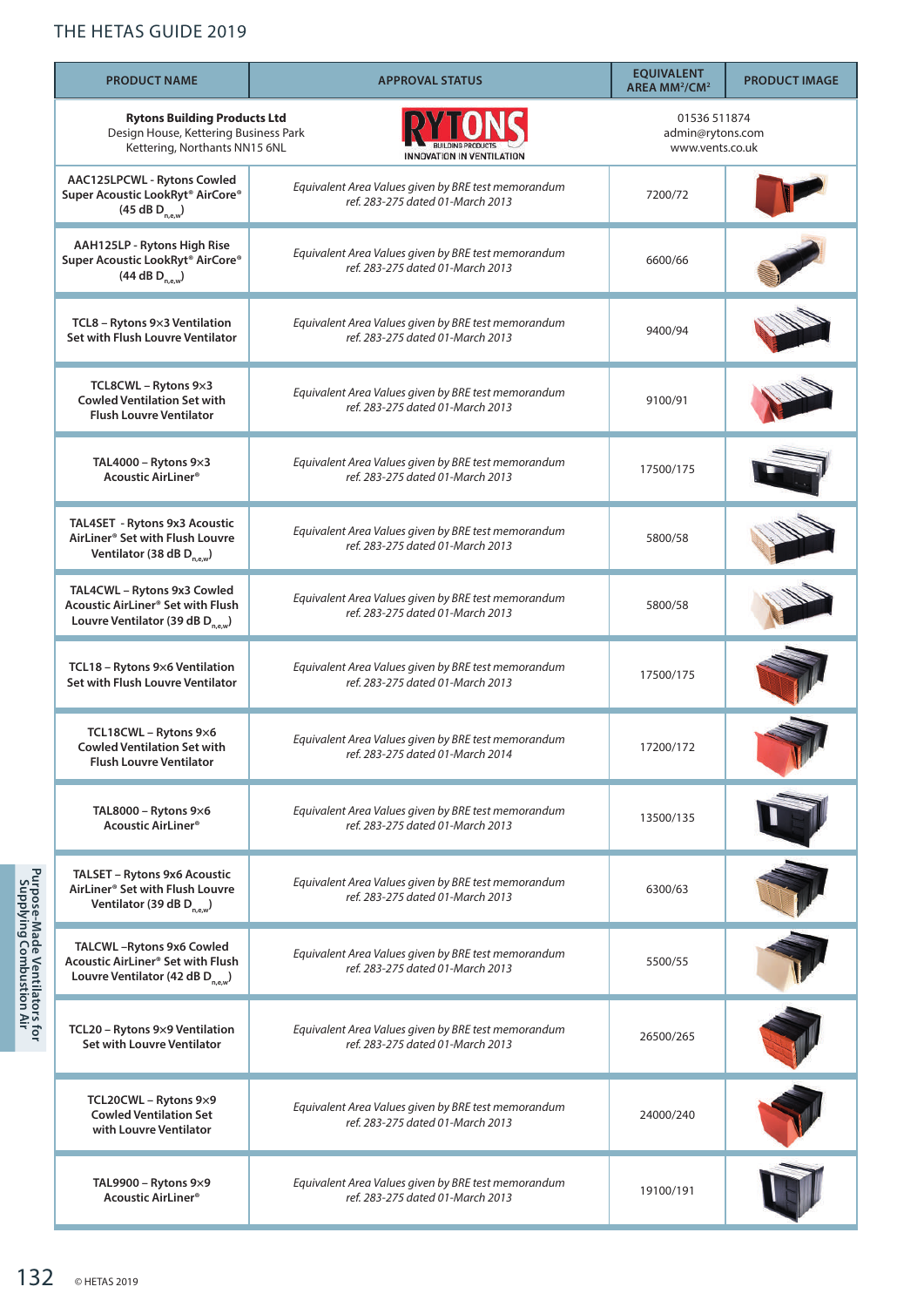## Part 4 - Installation, Safety & Maintenance

| <b>PRODUCT NAME</b>                                                                                                                        | <b>APPROVAL STATUS</b>                                                                  | <b>EOUIVALENT</b><br>AREA MM <sup>2</sup> /CM <sup>2</sup> | <b>PRODUCT IMAGE</b> |
|--------------------------------------------------------------------------------------------------------------------------------------------|-----------------------------------------------------------------------------------------|------------------------------------------------------------|----------------------|
| <b>Rytons Building Products Ltd</b><br>Design House, Kettering Business Park<br>Kettering, Northants NN15 6NL<br>INNOVATION IN VENTILATION |                                                                                         | 01536 511874<br>admin@rytons.com<br>www.vents.co.uk        |                      |
| TAL9SET - Rytons 9×9 Acoustic<br>AirLiner <sup>®</sup> Set with Louvre<br>Ventilator (39 dB $D_{new}$ )                                    | Equivalent Area Values given by BRE test memorandum<br>ref. 283-275 dated 01-March 2013 | 13100/131                                                  |                      |
| TAL9CWL - Rytons 9×9 Cowled<br>Acoustic AirLiner® Set with<br>Louvre Ventilator (40 dB $D_{new}$ )                                         | Equivalent Area Values given by BRE test memorandum<br>ref 283-275 dated 01-March 2013  | 12200/122                                                  |                      |